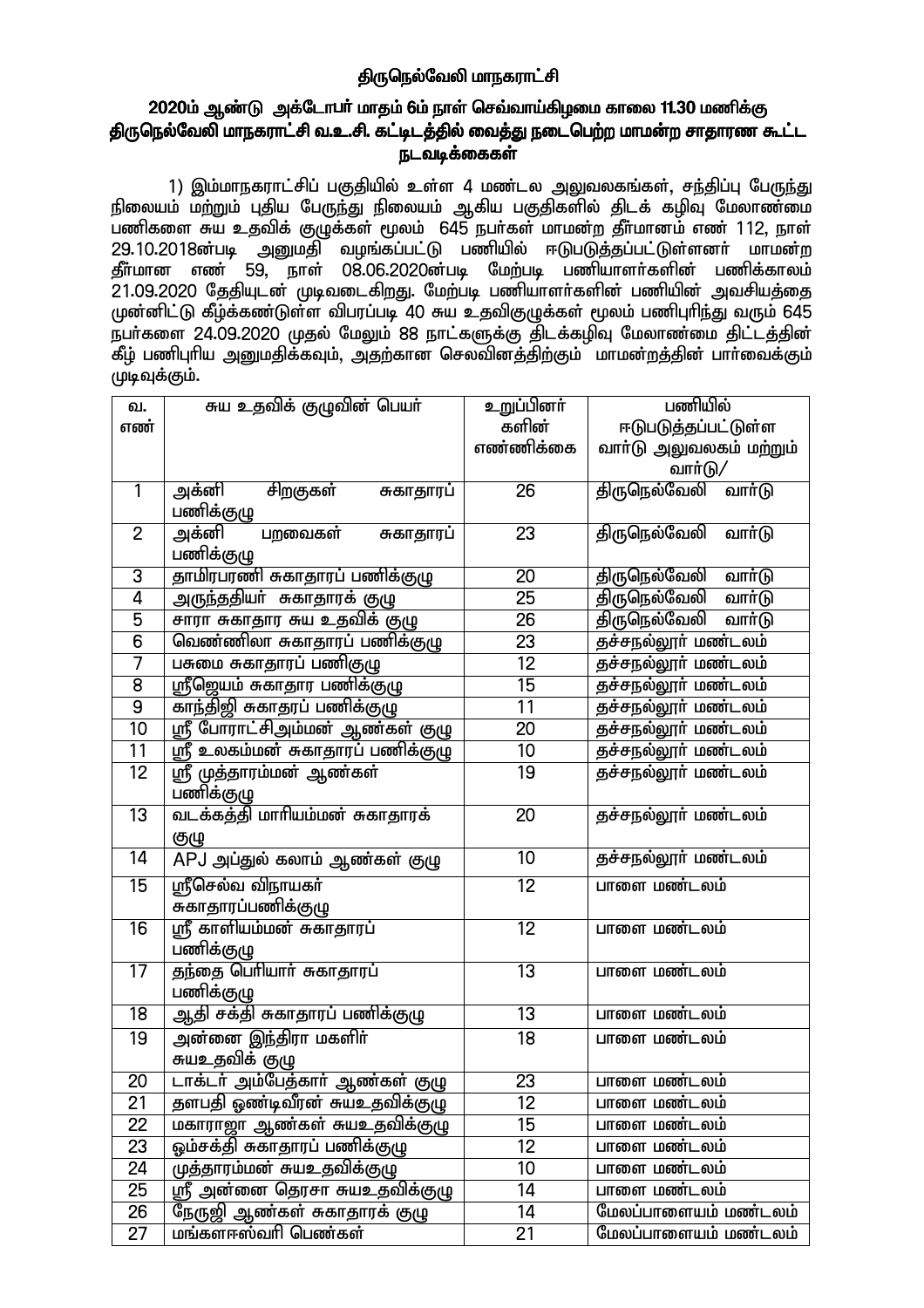|                 | <u>சுயஉத</u> விக்குழு              |                 |                               |
|-----------------|------------------------------------|-----------------|-------------------------------|
| 28              | பாரதி ஆண்கள் சுய உதவிக்குழு        | 19              | மேலப்பாளையம் மண்டலம்          |
| $\overline{29}$ | செங்கை வாஞ்சிநாதன் சுகாதாரக்       | $\overline{18}$ | மேலப்பாளையம் மண்டலம்          |
|                 | குழு                               |                 |                               |
| 30              | மங்கள விநாயகா் ஆண்கள் சுய          | 16              | மேலப்பாளையம் மண்டலம்          |
|                 | உதவிக்குழு                         |                 |                               |
| 31              | செந்தமிழ் மகளீர் சுய உதவிக்குழு    | 10              | மேலப்பாளையம் மண்டலம்          |
| $\overline{32}$ | .<br>சுபாஷ் சந்திரபோஸ் சுகாதாரப்   | 12              | மேலப்பாளையம் மண்டலம்          |
|                 | பணிக்குழு                          |                 |                               |
| 33              | நேதாஜி சுய உதவிக்குழு              | 14              | மேலப்பாளையம் மண்டலம்          |
| $\overline{34}$ | செம்மொழி சுய உதவிக்குழு            | $\overline{17}$ | மேலப்பாளையம் மண்டலம்          |
| 35              | அன்னை சத்தியா சுயஉதவிக்குழு        | 15              | மேலப்பாளையம் மண்டலம்          |
| 36              | அன்னை சந்தியா சுயஉதவிக்குழு        | $\overline{12}$ | மேலப்பாளையம் மண்டலம்          |
| $\overline{37}$ | திருப்பதி சுகாதாரக்குழு            | 18              | மேலப்பாளையம் மண்டலம்          |
| $\overline{38}$ | காளியம்மன் ஆண்கள்                  | 17              | மேலப்பாளையம் மண்டலம்          |
|                 | சுகாதாரப்பணிக்குழு                 |                 |                               |
| $\overline{39}$ | தந்தை பெரியார் ஆண்கள்              | $\overline{16}$ | மேலப்பாளையம் மண்டலம்          |
|                 | பணிக்குழு                          |                 |                               |
| 40              | $TMC$ 40 சுகாதார சிறப்பு பணிக்குழு | 12              | <u>ராமையன்பட்டி உரகிடங்கு</u> |
|                 |                                    |                 | தச்சநல்லூர் மண்டலம்           |
|                 | மொத்தம்                            | 645             |                               |

ஆ) மேலும் திருநெல்வேலி மாநகராட்சி தச்சநல்லுாா் மண்டல பகுதிகளில் 8 ருடியிருப்போர் நலச்சங்கமும், பாளையங்கோட்டை மண்டல பகுதியில் 10 குடியிருப்போர் நலச்சங்கமும் மேலப்பாளையம் மண்டல பகுதியில் 14 குடியிருப்போர் நலச்சங்கங்களிலும் 10 ஆண்டுகளாக ஒப்பந்த அடிப்படையில் நலச்சங்கங்களின் மேற்பார்வையாளரின் கீழ் துப்புரவு பணிகள் மேற்கொள்ளப்பட்டு வந்தது. தற்போது மேற்படி நலச்சங்கங்களுடன் மேற்கொள்ளப்பட்ட ஒப்பந்தம் 1.1.2018 முதல் ரத்து செய்யப்பட்டு மாநகராட்சி மூலம் துப்புரவு பணி மேற்கொள்ளப்பட்டு வருகிறது. இம்மாநகராட்சியில் பணியாற்றும் நிரந்தர துப்புரவு பணியாளர்களின் பற்றாக்குறையை கருத்தில் கொண்டு மண்டல சுகாதார ு அலுவலா்களால் தொிவிக்கப்பட்ட துப்புரவு பணியாளா்களின் தேவைப்பட்டியலின்படி சுய உதவிக்குழு துப்புரவு பணியாளா்களை கொண்டு துப்புரவு பணி மேற்கொள்ள ஏதுவாக<br>கச்சால்லாாா் மண்டலத்திற்கு 19 நபா்கள் கொண்ட ஒரு சுயஉதவிக்குழுவும். தச்சநல்லுாா் மண்டலத்திற்கு 19 நபா்கள் கொண்ட ஒரு சுயஉதவிக்குழுவும். பாளையங்கோட்டை மண்டலத்திற்கு 15 நபா்கள் கொண்ட இரண்டு சுய உதவிக் குமுவம் மேலப்பாளையம் மண்டலத்திற்கு 17 நபர்கள் மற்றும் 16 நபர்கள் கொண்ட இரண்டு சுயஉதவிக்குழுவும் ஏற்படுத்தி மேற்படி பணியாளர்கள் மூலம் திடக்கழிவு மேலாண்மை பணி 01.01.2018 முதல் 88 நாட்களுக்கு மேற்கொள்ளவும் அதற்கான செலவினத்திற்கும் மாமன்ற தீர்மான எண் 13, நாள் 28.03.2018-ல் அனுமதி பெறப்பட்டு அதன்படி மேற்படி சுய .<br>உகவிக்குழுக்கள் பணியாளா்கள் பணிபுாிந்து வருகின்றனா்.

மேற்படி பணியாளர்கள் பணிக்காலம் மாமன்ற தீர்மானம் எண். 59, நாள்: 08.06.2020ன் பிரகாரம் 15.9.2020 உடன் முடிவடைவதால் மேலும் 18.09.2020 முதல் 88<br>நாட்களுக்கு மேற்படி பணியாளா்களை பணியில் ஈடுபடுத்துவதற்கும் அதற்கான நாட்களுக்கு மேற்படி பணியாளா்களை பணியில் ஈடுபடுத்துவதற்கும் அதற்கான<br>செலவினக்கிற்கும் மாமன்றக்கின் அறுமகிக்கு வைக்கப்படுகிறது. மாவட்ட ஆட்சிக் அனுமதிக்கு வைக்கப்படுகிறது. மாவட்ட ஆட்சித் தலைவர் அவர்களின் செயல்முறை ஆணை ந.க.எண். M3/13618/2020 நாள்: 26.8.2020ன் படி துாய்மை பணியாளர்களின் ஊதியம் ரூ.388 என நிர்ணயம் செய்யப்பட்டுள்ளது. அதன்படி ஊதியம் வழங்கவும், 1.4.2020 முதல் அதற்கான நிலுவைத் தொகை வழங்கவும் மாமன்றத்தின் அனுமதிக்கு வைக்கப்படுகிறது.

## அலுவலகக்குறிப்பு:

உச்சநீதிமன்ற வழிகாட்டுதலின் அடிப்படையில் ஏற்படுத்தப்பட்டுள்ள நகராட்சி திடக்கழிவு (மேலாண்மை மற்றும் கையாளுதல்) விதிகள் 2000 ஐ பின்பற்றி குப்பையினை வீடுவீடாகச் சென்று மட்கும் மற்றும் மட்காத குப்பையாகப் பிரித்து வாங்க வேண்டியது இன்றியமையாத ஒன்றாகும். இம்மாநகராட்சியிலுள்ள குறைந்த எண்ணிக்கையிலான<br>துப்புரவுப் பணியாளர்களைக் கொண்டு மாநகரப் பகுதி முழுவகிலும் கிடக்கமிவு கொண்டு மாநகரப் பகுதி முழுவதிலும் திடக்கழிவு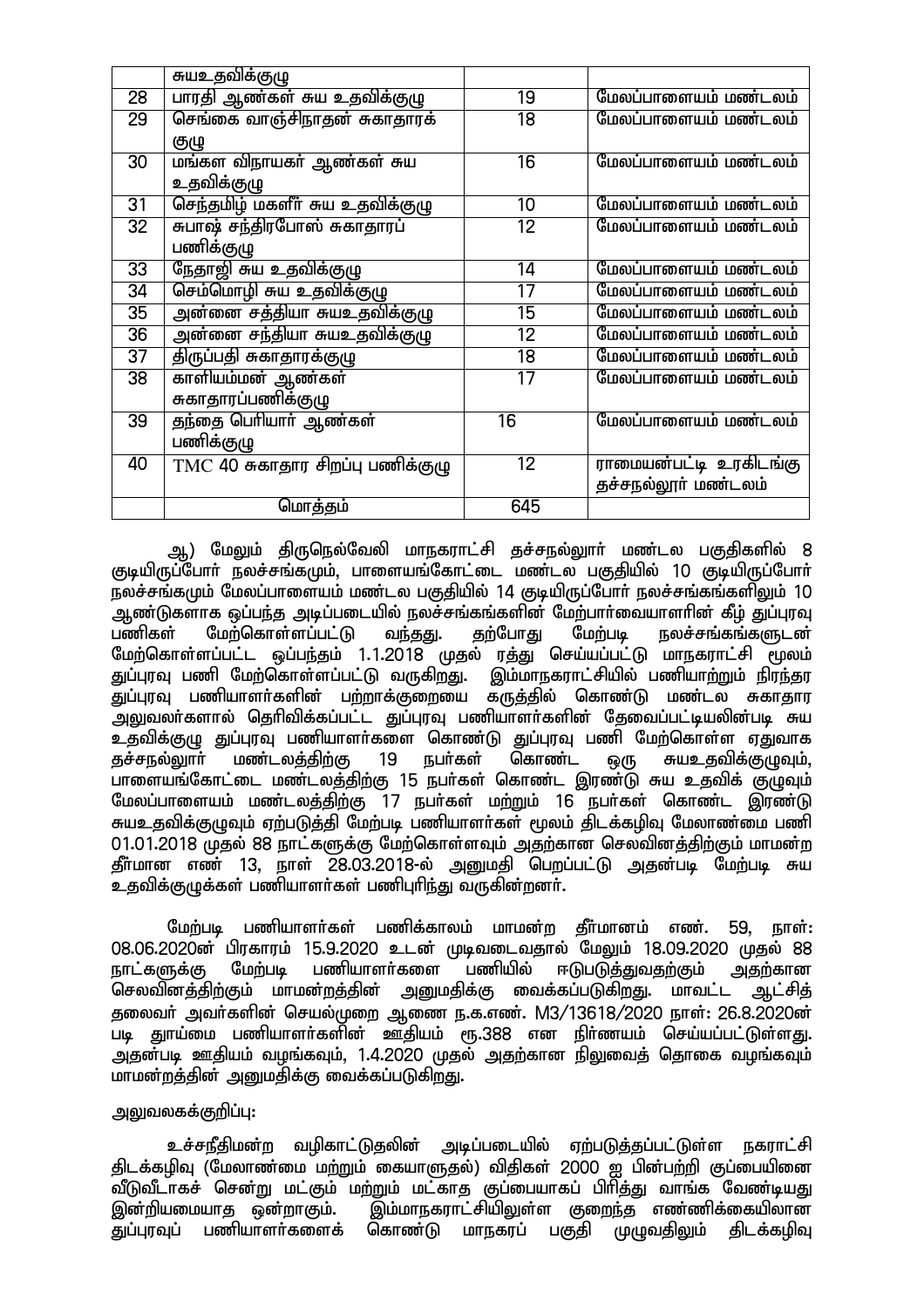இயலாக இந்நிலையில் பணிகளை மேற்கொள்ள நிலை பேலாண்மைப் உள்ளகு. ...<br>கொகை வமங்குவகால் மாநகாாட்சிக்கு எற்படும் செலவினம் வெகுவாக குறைகின்றது. மேலும் அரசாணை எண். 69, நகராட்சி நிர்வாகம் மற்றும் குடிநீர் வழங்கு (ந.நி3) துறை, நாள் 4.5.98-ன் மூலம் தமிழ்நாட்டில் நகராட்சி சேவைப் பணிகளை தனியார் மயமாக்குதல் குறித்து வெளியிடப்பட்டுள்ள சொள்கைக் குறிப்பில், கனியார்மயமாக்கப்பட வேண்டிய சேவைப் பணிகளுள் கிடக்கமிவு மேலாண்மையும் ஒன்று எனக் தெரிவிக்கப்பட்டுள்ளது. பேலும் நிரந்தா குப்பாவ பணியாளர்கள் பணியமா்க்கினால் செலவினம் மாகம் ண்றுக்கு சுயஉதவிக் குமுக்களை பணியில் ஈடுபடுத்தினால் செலவினம் ரூ.1,25,00,000 ஆகும். மாகும் ஒன்றுக்கு ரூ.86.60.160/- ஆகும். மேற்கண்ட காரணங்களின் அடிப்படையில் மேற்கண்ட 45 சுய உதவிக் குழுக்களை நபர் ஒருவருக்கு நாள் ஒன்றுக்கு ரூ.359/- என ஆட்சித் தலைவரின் செ.மு. ஆணை ந.க.எண் M3/16361/2019. நாள் மாவட்ட 02.07.2019ன்படி தின ஊதியம் அடிப்படையில் மாமன்ற தீர்மான எண். 59 நாள்: 08.06.2020ன்படி முறையே அனுமதி காலம் 26.6.2020 முதல் 21.09.2020 முடிய மற்றும்  $20.06.2020$  முதல் 15.09.2020 உடன் முடியவுள்ள நிலையில் அ) வில் குறிப்பிட்டுள்ள 645 பணியாளா்களுக்கு 24.09.2020 முதல் மேலும் 88 நாட்களுக்கும் ஆ) வில் குறிப்பிட்டுள்ள பணியாளா்களுக்கு 18.09.2020 முதல் மேலும் 88 நாட்களுக்கும் மேற்படி சுயஉதவிக்குழு பணியாளர்களை திடக்கழிவு மேலாண்மைப் பணியில் ஈடுபடுத்தவும் மாவட்ட ஆட்சித் தலைவர் அவர்களின் செயல்முறை ஆணை ந.க.எண் M3/13618/2020 நாள்: 26.8.2020ன் படி துாய்மை பணியாளர்களின் ஊதியம் ரூ.388 என நிர்ணயம் செய்யப்பட்டுள்ளது. அதன்படி ஊதியம் வழங்கவும், 1.4.2020 முதல் அதற்கான நிலுவைத் தொகை வழங்கவும் அதற்காகும் மொத்த செலவினத்தினை மாநகராட்சி பொது நிதியிலிருந்து மேற்கொள்ள .<br>மாமன்றம் அமைதி வமங்கலாம். மேலம் அவசாம் அவசியம் கருதி ஆணையர் மற்றும் தனி அலுவலா் அவா்களின் முன்அனுமதி பெற்று பணியாளா்களை பணியில் ஈடுபடுத்தியமைக்கு மாமன்றம் பின்னேற்பு வழங்கலாம்.

### தீர்மானம் எண் 132:

<u>அலுவலகக் குறிப்பு அங்கீகரிக்கப்படுகிறது</u>

## (H2/7560/2017)

2) திருநெல்வேலி மாநகராட்சி பகுதிகளில் டெங்கு காய்ச்சல் பரவாமல் தடுக்கும் <u>பொருட்டும், மாந</u>கர பகுதிகளில் தண்ணீர் தேங்கும் இடங்களில் கொசுப்புழு உற்பத்தியினை குடுக்கும் பொருட்டும். விரைந்து நடவடிக்கை எடுக்து தீவிரமாக செயல்படுக்கு ஏதுவாக 55 .<br>வார்டுகளுக்கும் தேவைக்கேற்ப நகராட்சி நிர்வாக ஆணையர். சென்னை அவர்களின் கடிதம் ந.க.எண் 2571/2017/J1 நாள் 28.11.2017 மற்றும் நகராட்சி நிர்வாக ஆணையர் அவா்களின் சுற்றறிக்கை ஒ.மு.எண்.13433/2018/J1, நாள் 17.09.2019-ல் சென்னை தெரிவிக்கப்பட்டுள்ள Plan 300 HH-ன்படி மாநகாாட்சியில் மொக்கம் உள்ள 155408 வீடுகளுக்கும். மாநகா பகுதிகளில் உள்ள 12500 வணிக வளாகங்களுக்கும் நாளொன்றுக்கு ஒரு நபருக்கு 50 வீடுகள் வீதம் 6 நாட்களுக்கு 300 வீடுகள் என்ற விகிதத்தில் 560 DBC களப்பணியாளா்கள் மாநகர பகுதிகளில் பணியாற்றி வருகின்றனா். குற்பொழுது மீண்டும் பருவமழை காலம் துவங்க இருப்பதால் ஏற்கனவே மாமன்ற அறையதி பெற்று பணிபுரிந்து வரும் 560 டெங்கு தடுப்பு பணியாளர்கள் மற்றும் கொரானா தடுப்பு நடவடிக்கைக்காக பணியமர்த்தப்பட்டுள்ள 23 பணியாளர்கள் ஆக மொத்தம் 583 பணியாளா்களை தொடா்ந்து பணியில் ஈடுபடுத்தவும், அவா்களுக்கு மாவட்ட ஆட்சித் தலைவர் அவர்களின் செயல்முறை ஆணை ந.க.எண். M3/13618/2020 நாள் 26.8.2020ன் .<br>படி நாள் ஒன<u>்று</u>க்கு ரூ.366/– ஊதியம் வழங்கவும், 1.4.2020 முதல் அதற்கான நிலுவைத் தொகை வழங்கவும் மாமன்றத்தின் பார்வைக்கும் அறுமதிக்கும் வைக்கப்படுகிறது.

## அலுவலக குறிப்பு

நகராட்சி நிர்வாக ஆணையர் அவர்களின் கடிதம் ந.க.எண் 2571/2017/J1 நாள் 28.11.2017 மற்றும் நகராட்சி நிர்வாக ஆணையர், சென்னை அவர்களின் சுற்றறிக்கை ஒ.மு. எண்13433/2018/J1 நாள் 17.9.2018-ன்படி, திருநெல்வேலி மாநகராட்சியில் பணிபுரியும் 583 DBC பணியாளர்களை தொடர்ந்து பணியில் ஈடுபடுத்தவும், மாவட்ட ஆட்சித் தலைவர் அவர்களின் செயல் முறை ஆணை ந.க.எண் M3/13618/2020 நாள் 26.8.2020ன்படி நாள்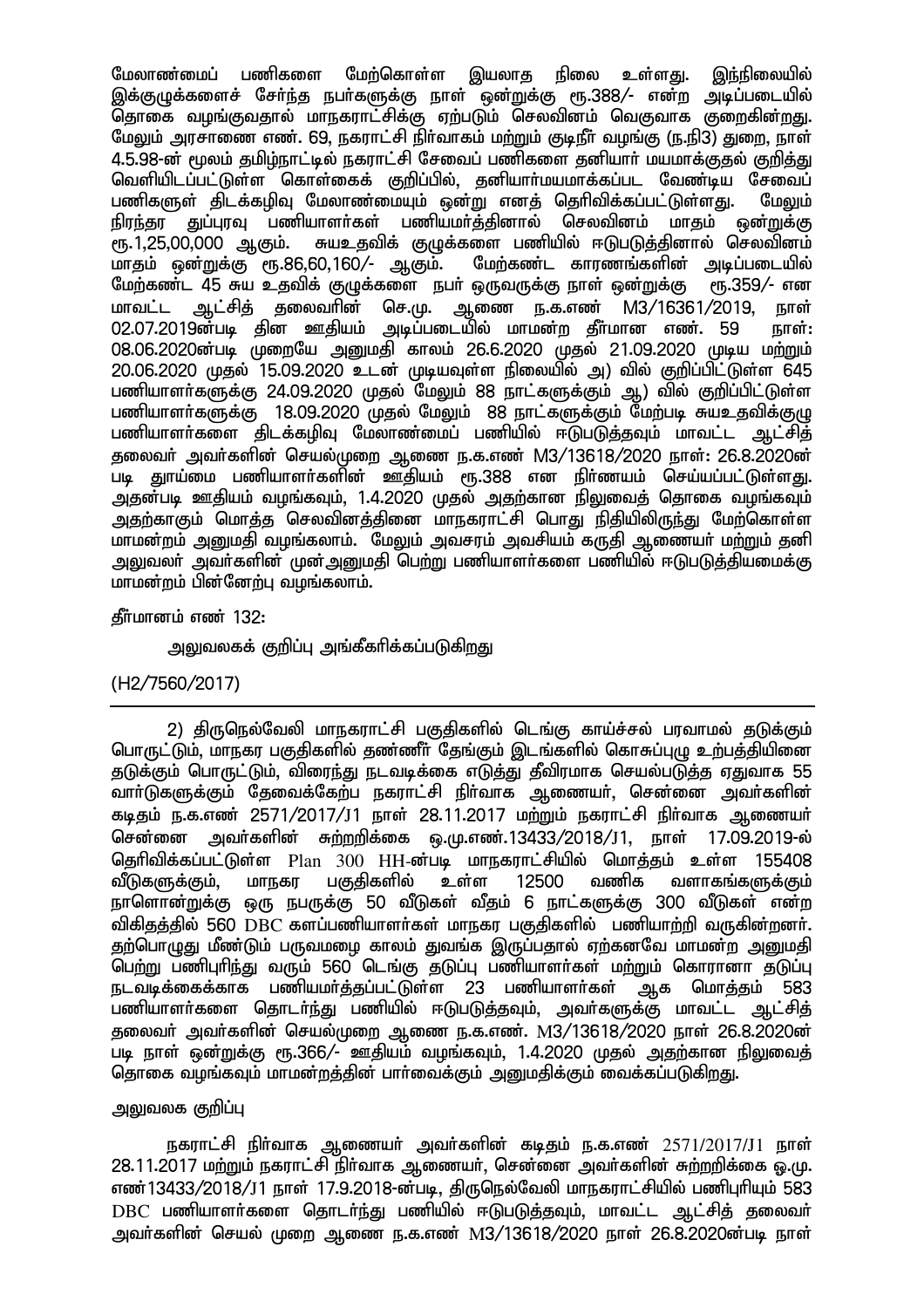ஒன்றுக்கு ரூ.366/- ஊதியம் வழங்கவும், 1.4.2020 முதல் அதற்கான நிலுவைத் தொகை ்வழங்கவும் மாமன்றம் அறைமகி வழங்கலாம்.

 $\frac{1}{2}$ ரிப்பானம் எண்

அலுவலகக் குறிப்பு அங்கீகரிக்கப்படுகிறது

( H4/76/2020)

3) திருநெல்வேலி மாநகராட்சி, தச்சை மண்டலம், வார்டு எண் 05, நகரளவு வார்டு எண் J, பிளாக் எண் 14, சர்வே எண் 1102/ $\rm{Part}$  1, 1103  $\rm{\&}$  1104-ல் மொத்த பரப்பளவு 1 ஏக்கா் 38 சென்ட் இடத்தில் ஒரு பகுதியில் மத்திய மாநில அரசின் சீா்மிகு நகரம் திட்டத்தின் கீழ் Re-Development of Office cum Commercial Complex பணி செய்வதற்கு .<br>மேற்கண்ட இடம் தேர்வு செய்யப்பட்டு நகராட்சிகளின் நிர்வாக ஆணையாக அலுவலகம். சென்னை 28 அவர்களின் Roc.No.14595/2018/IHSDP-3, Dt.10.07.2020 படி நிர்வாக அனுமதியும் மற்றும் நகராட்சி நிா்வாக ஆணையரக அலுவலக முதன்மை தலைமைப் பொறியாளர் அவர்களின்  $Roc.No.1473/2020/DO2$ , Dt.14.08.2020-யின்படி தொழில்நுட்ப <u>அனுமதியும் பெறப்பட்ட பணி துவங்கப்படும் நிலையில் உள்ளது</u>. மேற்கண்ட இடத்தில் தற்போது பழைய தச்சை மண்டல அலுவலக கட்டிடம 38.50 m நீளம்  $\mathrm{x}$  18.50 m அகலம், ஆய்வு கூட்ட கட்டிடம்  $38.50 \,$  m நீளம்  $\rm x$   $10.90 \,$  m அகலம் மற்றும்  $\rm St$ ore Room கட்டிடம்  $21.80 \,$  $\rm m$  நீளம்  $\rm x$  7.50  $\rm m$  அகலத்தில் மற்றும் மண்டல அலுவலக நுழைவுவாயில் சாலையின் தென்பகுதியில் அமைந்தள்ள இ-சேவை மையம் கட்டிடம் தரைத்தளம் 4.35  $\rm{m}$  x 6.25  $\rm{m}$ அகலம், 4.35 m + 2.05 m/2 நீளம் x 1.67 m அகலம்  $\&$  2.05 m + 1.67 m/2 நீளம் x 2.53 m அகலம் மற்றும் முதல் தளம் 4.35  ${\rm m}$  நீளம்  ${\rm x}$  6.25  ${\rm m}$  அகலம், 4.35  ${\rm m}$  + 2.05  ${\rm m}$ /2 நீளம்  ${\rm x}$ 1.67 m அகலம்  $\&$  2.05 m + 1.67 m/2 நீளம் x 2.53 m ஆகும். மேற்கண்ட கட்டிடத்தை இடித்து அப்புறப்படுத்தினால் தான் புதிய கட்டுமானப் பணி துவங்க இயலும். எனவே (1) மேற்படி கட்டிடத்தை இடித்து அப்புறப்படுதிடவும், (2) அதற்கான மதிப்பீட்டுத் தொகை ரூ.11.40 லட்சத்திற்கு அனுமதியம், (3) மேற்கண்ட கட்டிடத்தை இடிக்கப்படும் போது vLf;fg;gLk; [d;dy;> fjT> fk;gpfs; kw;wk; kuf;fjTfs; kug;gyiffs; kw;Wk; அலுமினியம் frame முதலியவைகளை பொது ஏலம் மற்றும் ஒப்பந்தப்புள்ளி கோரி ு;<br>அப்புறப்படுத்திடவும் மாமன்றத்தின் அனுமதிக்கு

## அலுவலகக் குறிப்பு

பொருளில் குறிப்பிட்டவாறு பணி துவங்கப்படும் இடக்கில் கட்டப்பட்ட 38.50  ${\rm m}$  நீளம்  $\rm_X$  18.50 m அகலம் கொண்ட பழைய தச்சை மண்டல அலுவலக கட்டிடமும், 38.50 m நீளம்  $\rm_X$  10.90  $\rm_m$  அகலம் கொண்ட ஆய்வு கூட்ட அரங்க கட்டிடமும், 21.80  $\rm_m$  நீளம்  $\rm_X$  7.50  $\rm_m$ அகலம் கொண்ட Store Room கட்டிடமும் மற்றும் மண்டல அலுவலக நுழைவுவாயில் சாலையின் தென்பகுதியில் தரைத்தளம் 4.35  $\text{m} \times 6.25 \text{ m}$  அகலம், 4.35  $\text{m} + 2.05 \text{ m} / 2$  நீளம்  $\chi$  1.67 m அகலம்  $\&$  2.05 m + 1.67 m/2 நீளம்  $\chi$  2.53 m அகலம் மற்றும் முகுல் குளம் 4.35 m நீளம் x 6.25 m அகலம். 4.35 m + 2.05 m/2 நீளம் x 1.67 m அகலம்  $\&$  2.05 m + 1.67 m/2 நீளம்  $\mathrm{x}$  2.53 m அகலம் கொண்ட இ-சேவை மையம் கட்டிடம் ஆகிய (1) பமைய .<br>கட்டிடங்களை இடித்து அப்புறப்படுதிடவும், (2) அதற்கான மதிப்பீட்டுத் தொகை ரூ.11.40 லட்ச<u>த்திற்கு அனு</u>மதியம், (3) மேற்கண்ட கட்டிடத்தை இடிக்கப்படும் போது எடுக்கப்படும் ் ஹன்னல், க்கூவ, கம்பிகள் மற்றம் மரக்கதவுகள் மரப்பலகைகள் மற்றும் அலுமினியம் frame ...<br>முதலியவைகளை பொது ஏலம் மற்றும் ஒப்பந்தப்புள்ளி கோரி அப்புறப்படுத்திடவும் மாமன்றம் ் அனுமதி வழங்கலாம்.

தீர்மானம் எண் 134:

அலுவலகக் குறிப்பு அங்கீகரிக்கப்படுக<u>ிறத</u>ு

 $(Q<sub>1</sub>/5561/2018-g$ ச்சை)

4) திருநெல்வேலி மாநகராட்சி, திருநெல்வேலி மண்டலப் பகுதிக்குட்பட்ட சீா்மிகு நெல்லை திட்டத்தின் கீழ் நவீன வசதிகளுடன் கூடிய பயணிகள் நிற்குமிடம் (Passengers  $S$ helter) அமைக்கும் பணிககு ரூ.1.80 கோடிக்கு அாசால் அமைகி வமங்கப்பட்டு வேலை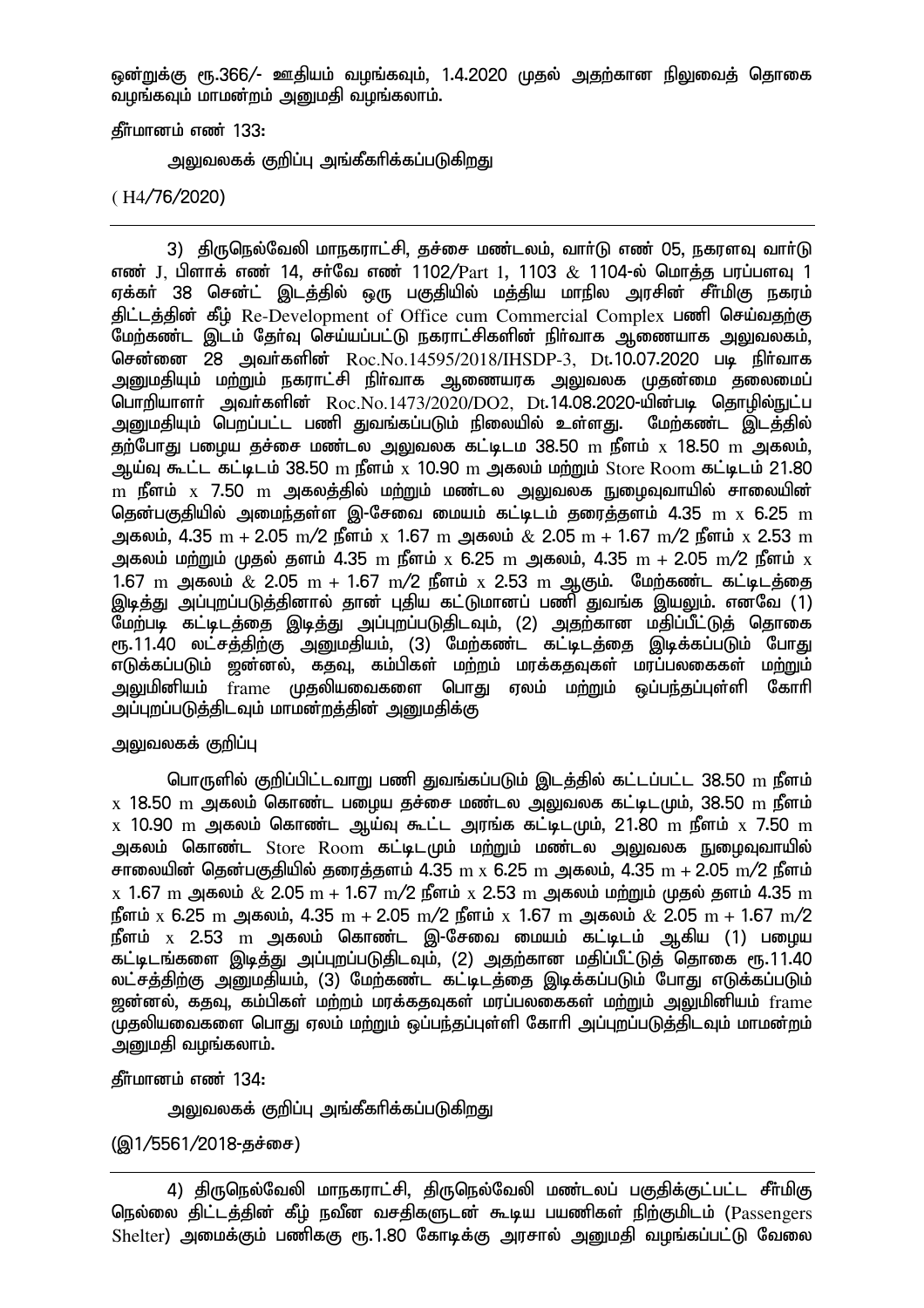ஆணை வழங்கப்பட்டு பணிகள் நடைபெற்று வருகின்றது. மேற்படி பணியில் கீழ்காணும்<br>விபரப்படியான பழுதடைந்துள்ள பழைய பயணிகள் நிற்குமிடத்தை முழுமையாக பமுதை மாந்துள்ள $\overline{\phantom{a}}$ அகற்றிவிட்டு புதியதாக அமைக்க நிர்வாக அறைகி வழங்கப்பட்டுள்ளது.

| வ.எண்          | பயணிகள் நிற்குமிடம் அமைந்துள்ள இடம்           | விபரம்                                  |
|----------------|-----------------------------------------------|-----------------------------------------|
|                | பேட்டை காவல் நிலையம் அருகில்                  | 6.00 மீ $\rm{x}$ 3.00மீ அளவில்          |
|                |                                               | GI Sheet (கூரை)                         |
| $\overline{2}$ | பேட்டை மருத்துவமனை                            | 4.60 மீ $\rm_X$ 2.00 மீ அளவில்          |
|                |                                               | MS pipes and Truss                      |
| 3              | பேட்டை செக்கடி                                | 5.50 மீ $\rm{x}$ 3.00 மீ அளவில்         |
|                |                                               | <b>RCC</b>                              |
| 4              | திருநெல்வேலி _____ டவுண்<br>தெற்கு<br>மவுண்ட் | 9.00 மீ $\,$ x 3.00 மீ அளவில்           |
|                | ரோடு                                          | MS pipes and Truss                      |
| 5.             | திருநெல்வேலி _____ டவுண் சந்திப்பிள்ளையாா்    | $6.30 \nightharpoonup x$ 2.70 மீ அளவில் |
|                | கோவில் அருகில்                                | MS pipes and Truss                      |
| 6              | திருநெல்வேலி ____ டவுண் மேலரதவீதி             | 4.00 மீ $\,$ x 1.50 மீ அளவில்           |
|                |                                               | <b>RCC</b>                              |

மேற்காணும் பயணிகள் நிற்குமிடங்களை முழுமையாக அப்புறப்படுத்த மாமன்றத்தின் அறுமகிக்காக

### அலுவலகக் குறிப்பு

மேற்குறிப்பிட்டுள்ள விபரப்படியான 6 எண்ணம் நிழற்குடைகளை முழுமையாக அகற்ற மாமன்றம் அனுமதி வழங்கலாம்.

கீர்மானம் எண் $135:$ 

<u>அலுவலகக் குறிப்பு அங்கீகரிக்கப்படுகிறது</u>

5) திருநெல்வேலி மாநகராட்சியில் கீழ்க்காணும் பணிகள் மேற்கொள்ள ஒப்பந்ததாரரால் செலுத்தப்பட்ட கூடுதல் காப்புறுதித் தொகையினை (FSD) திரும்ப வழங்கக் கேட்டு M/s P&C Constructions Pvt. Ltd நிறுவனத்தால் சமா்ப்பிக்கப்பட்டுள்ள<br>13.01.2020ம் கேகி விண்ணப்பம் மாமன்றக்கின் பாா்வைக்கும் அறையகிக்கும் பார்வைக்கும் அறுமகிக்கும் வைக்கப்படுகிறது.

| SI.No. | Name of work                                | <b>FSD</b> | Register details          |        |
|--------|---------------------------------------------|------------|---------------------------|--------|
|        | Water Supply Work $@ $ Rs.6,01,307/-   Main |            | Office                    | Lapsed |
|        | W.No.8, 9, 10 & 31                          |            | Register 2014-15, P.No.10 |        |

அலுவலகக் குறிப்பு

பொருளில் குறிப்பிட்டுள்ள கூடுதல் காப்புறுதித் தொகை (FSD) மைய அலுவலக காலங்கடந்த வைப்புத் தொகை பதிவேட்டின்படி இருப்பில் உள்ளது. எனவே நகராட்சி நடைமுறை நூல் விதி எண் 7(10)(i)(iii)-ன்படி மேற்படி தொகை ரூ.6,01,307/- (ரூபாய் ஆறு இலட்சத்து ஓராயிரத்து முந்நூற்றி ஏழு மட்டும்) நிறுவனத்திற்கு திரும்ப வழங்க மாமன்றம் அனுமதிக்கலாம்.

கீர்மானம் எண் $136$ :

அலுவலகக் குறிப்பு அங்கீகரிக்கப்படுகிறது

(@1/3909/2005)

6) அரசாணை எண் 298, நகராட்சி நிர்வாகம் மற்றும் குடிநீர் வழங்கல் (MA.IV) துறை, நாள் 02.09.2020-ல் தமிழக அரசு "உள்ளாட்சி அமைப்புகளுக்கு சொந்தமான ்கடைகளின் குத்தகைதாரா்கள் மாநகராட்சிக்கு செலுத்த வேண்டிய மாத வாட்கையில் கொரோனா 19 முழு ஊரடங்கு அமுலில் இருந்த 01.04.2020 முதல் 31.05.2020 முடியவுள்ள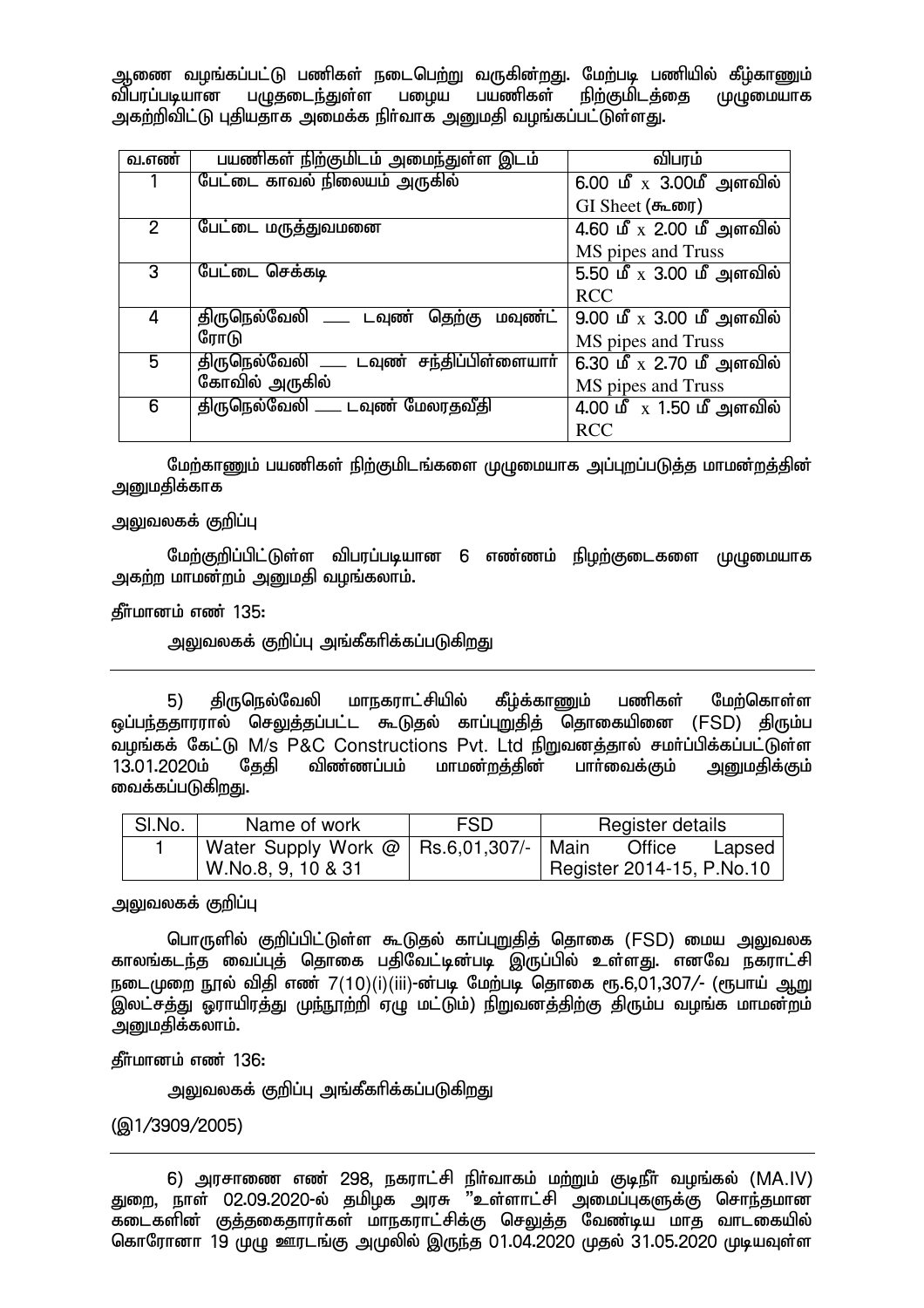இரண்டு மாதங்களுக்கு வாடகை தள்ளுபடி செய்யப்பட்டு ஆணை பிறப்பித்துள்ள ு நாசாணை மாமன்றத்தின் பார்வைக்கும். பதிவிற்கும் வைக்கப்படுகிறது.

அலுவலகக் குறிப்ப $:$ 

மேற்கண்ட அாசாணையை மாமன்றம் பார்வையிட்டு பகிவ செய்யலாம்.

 $\delta$ ர்மானம் எண் $137:$ 

அலுவலகக் குறிப்பு அங்கீகரிக்கப்படுகிறது

(ந.க.எண் அ1/3883/2020)

7) திருநெல்வேலி மாநகராட்சி, திருநெல்வேலி மற்றும் மேலப்பாளையம் மண்டலத்தில்<br>கீம்க்காணம் பணிகள் மேற்கொள்ள ஒப்பந்ததாரரால் செலுத்தப்பட்ட முன்வைப்புத் <u>மேற்கொள்ள ஒப்பந்ததாரரால்</u> தொகையினை திரும்ப வழங்க கேட்டு M/s Sri Ramana Building Construction (P) Ltd <u>ஓ</u>ப்பந்ததாரரால் சமர்ப்பிக்கப்பட்டுள்ள 18.03.2020ம் தேதிய விண்ணப்பம் மாமன்றத்தின் பார்வைக்கும் அனுமதிக்கும் வைக்கப்படுகிறது.

| வ.எண் | பணியின் பெயா்                         | தொகை                   | பதிவேடு விபரம் |
|-------|---------------------------------------|------------------------|----------------|
|       | School Building Package II            | $\sqrt{10.2,55,500/-}$ | காலங்கடந்த     |
|       | மேலப்பாளையம் மண்டலம் வார்டு எண் 37    |                        | வைப்புத்       |
|       | காயிதே மில்லத் மாநகராட்சி மே.நி.பள்ளி |                        | தொகை           |
|       | வகுப்பறை கட்டிடம் கட்டுதல்            |                        | 2015-16        |
|       |                                       |                        | பக்கம் எண் 29  |
|       | திருநெல்வேலி மண்டலம்                  |                        |                |
|       | வா.எண் 46 ராணி அண்ணா மாநகராட்சி       |                        |                |
|       | பெண்கள் மே.நி.பள்ளியில்<br>கூடுதல்    |                        |                |
|       | வகுப்பறை கட்டிடம் கட்டுதல்            |                        |                |

அலுவலகக் குறிப்பு $:$ 

மேற்படி தொகை மைய அலுவலக காலங்கடந்த வைப்புத் தொகை பதிவேட்டில்<br>இருப்பு உள்ளது. EMD தொகை மூன்றாண்டுக்கு மேலாகி காலங்கட<u>ந்</u>த வைப்பக் EMD தொகை மூன்றாண்டுக்கு மேலாகி காலங்கடந்த வைப்புத்<br>00⁄-க்கு மேல் உள்ளது. எனவே நகராட்சி நடைமுறை நூல் விதி .<br>தொகையாக ரூ.10,000/-க்கு மேல் உள்ள<u>த</u>ு. 7(10)(i)(ii)-ன்படி EMD தொகை ரூ.2,55,500/- (ரூபாய் இரண்டு லட்ச<u>த்து</u> ஜம்பத்தைந்தாயிரத்து <u>ஜநூறு</u> மட்டும்) மட்டும் M/s Sri Ramana Building Construction (P) Ltd நிறுவனத்திற்கு திரும்ப வழங்க மாமன்றம் அனுமதிக்கலாம்.

கீர்மானம் எண் 138:

அலுவலகக் குறிப்பு அங்கீகரிக்கப்படுக<u>ிறத</u>ு

(@1/865/2020)

8) திருநெல்வேலி மாநகராட்சிப் பகுதியில் தேசிய நதிநீர் பாதுகாப்பத் திட்டத்தின் கீழ் ரூ.52.00 கோடி மதிப்பீட்டில் தமிழ்நாடு குடிநீர் வடிகால் வாரியத்தால் பாதாள சாக்கடை திட்டப்பணிகள் மேற்கொள்ளப்பட்டு 01.04.2007 முதல் பொது மக்கள் பயன்பாட்டிற்கு கொண்டு ்வரப்பட்டுள்ளது. மேற்படி திட்டத்திற்கான பாதாள சாக்கடை பம்பிங் மெயின் 12.55 கிலோ மீட்டர், கழிவுநீர் குழாய்கள் 40 கிலோ மீட்டர், கழிவுநீர் உந்து குழாய்கள் நான்கு எண்ணம், கழிவுநீா் சுத்திகாிப்பு நிலையம் ஒன்று மற்றும் ஆள்இறங்கு குழிகள் 7924 எண்ணங்கள் அகியவற்றினை இயக்கி பராமரிக்கும் பணிகளை மாமன்றத் தீர்மானம் எண 146, நாள் 25.02.2020-ன்படி நான்கு மாத காலத்திற்கு மேற்கொள்வதற்கு தயாரிக்கப்பட்ட மதிப்பீடு ரு. 49.80 இலட்சத்திற்கு நிர்வாக அனுமதி வழங்கியும் ஒப்பந்தப்புள்ளிகள் கோரி மேல்நடவடிக்கை கொடரவும் ஒப்புகல் வழங்கப்பட்டுள்ளது.

அதன்படி மேற்படி பாதாள சாக்கடை பராமாிப்பு பணிகளை நான்கு மாத காலத்திற்கு<br>காள்வதற்கு ஒப்பந்தப்புள்ளிகள் கோரப்பட்டதில், திரு.செல்வம் என்பவாின் மேற்கொள்வதற்கு ஒப்பந்தப்புள்ளிகள் கோரப்பட்டதில், திரு.செல்வம் என்பவரின்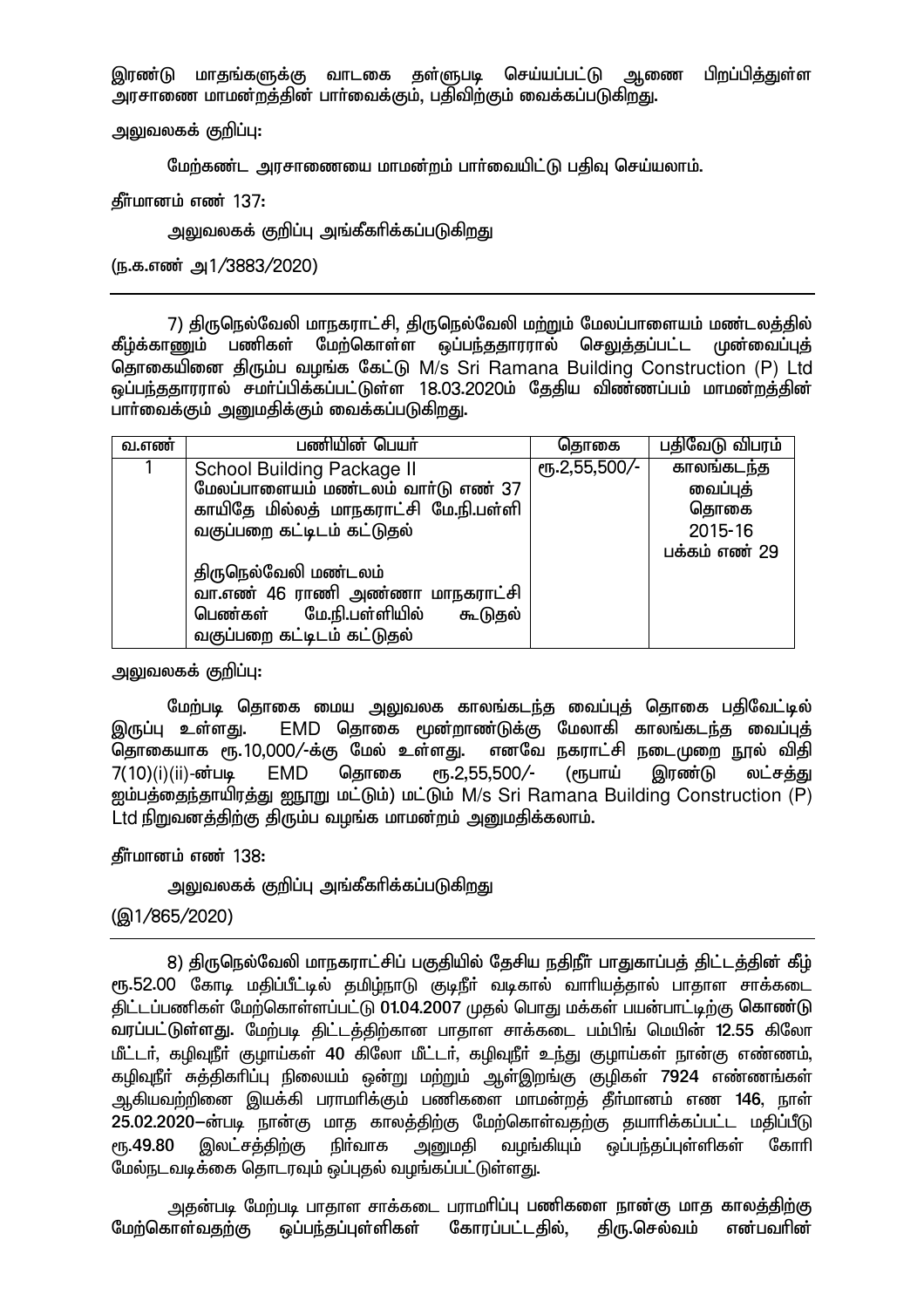<u>ஒப்பந்த</u>ப்புள்ளி மாமன்றத் தீர்மானம் எண் 70, நாள் 19.06.2020-ன்படி ஏற்றுக்கொள்ளப்பட்டு .<br>அன்னாருக்கு வேலை ஆணை 25.06.2020 அன்று வழங்கப்பட்டு அன்னாரால் பாதாள ு.<br>சாக்கடை பாாமரிப்ப பணிகள் மேற்கொள்ளப்பட்டு வருகின்றது. அகன்படி பாாமரிப்பிற்கான காலம் 31.10.2020-ல் முடிவடைய இருப்பதால், மேற்படி திட்டத்தின் அவசர அவசியம் கருதி 01.11.2020 முதல் 28.02.2021 முடிய உள்ள நான்கு மாத காலத்திற்கு பாதாள சாக்கடை<br>கிட்டப்பாாமரிப்ப பணிகளை மேற்கொள்வகற்கு கயாரிக்கப்பட்ட மகிப்பீடு ரூ.49.80 திட்டப்பராமரிப்பு பணிகளை மேற்கொள்வதற்கு தயாரிக்கப்பட்ட மதிப்பீடு ,<br>இலட்சக்கிற்கு நிர்வாக அறுமதியும், ஒப்பந்தப்புள்ளிகள் கோரப்பட்டு மேல்நடவடிக்கை தொடரவும் மாமன்ற அனுமதிக்கு

### அலுவலகக் குறிப்பு

பொருளில் கண்டுள்ளவாறு இம்மாநகராட்சியில் பாதாள சாக்கடை பம்பிங் மெயின் 12.55 கிலோ மீட்டர், கழிவுநீர் குழாய்கள் 40 கிலோ மீட்டர், கழிவுநீர் உந்து குழாய்கள் நான்கு எண்ணம் மற்றும் கழிவுநீர் சுத்திகரிப்பு நிலையம் ஒன்று மற்றும் ஆள்இறங்கு குழிகள் 7924 எண்ணங்கள் ஆகியவற்றினை இயக்கி பராமரிக்கும் பணி மாமன்றக் கீர்மானம் எண் 70, நாள் 19.06.2020-ல்படி தனியார் மூலம் பராமரிக்கப்பட்டு, மேற்படி பராமரிப்பு பணிக்கான காலம் 31.10.2020-ல் முடிவடைய இருப்பதாலும், மேற்படி பணியின் அவசர அவசியம் கருதி 01.11.2020 முதல் 28.02.2021 முடிய நான்கு மாத காலத்திற்கு பாதாள சாக்கடை பராமரிப்பு பணிகளை மேற்கொள்வதற்கு தயாரிக்கப்பட்ட மதிப்பீடு ரூ.49.80 இலட்சத்திற்கு நிர்வாக அனுமதியும், மேற்படி பராமரிப்பு பணிக்கு ஒப்பந்தப்புள்ளிகள் கோரி மேல்நடவடிக்கை தொடரவும் மாமன்றம் அனுமதி வழங்கலாம்.

## கீர்மானம் எண் $139:$

அலுவலகக் குறிப்பு அங்கீகரிக்கப்படுகிறது

(மகிப்பீடு எண் 36/2020-21)

9) திருநெல்வேலி மாநகராட்சி, திருநெல்வேலி மண்டலப் பகுதிக்குட்பட்ட வார்டு எண் 41-ல் திருநெல்வேலி டவுண் காவல் நிலையத்திற்கு எதிா்புறம் அமைந்துள்ள திருநெல்வேலி மண்டல அலகு அலுவலகம் கட்டிடம், ஆரம்ப சுகாதார நிலையக் ்கட்டிடங்கள் சுமார் 40 வருடங்களுக்கு முன்னர் கட்டப்பட்டது. மேற்படி இடத்தில் தற்போது சீர்மிகு நகர திட்டத்தின் கீழ் பலஅடுக்கு இருசக்கர வாகன நிறுத்துமிடம் ரூ.5.14 கோடி மதிப்பீட்டில் அரசால் அறையதி வழங்கப்பட்டு ஒப்பந்தப்பள்ளிகள் பெறப்பட்டு பணி துவங்கும் நிலையில் உள்ளது. மேற்படி இடத்தில் உள்ள பழைய கட்டிடங்கள் (அலகு அலுவலகம் 5.35 மீ  $x$  6.30 மீ, 8.40 மீ  $x$  2.80 மீ, RCC) ஆரம்ப சுகாதார நிலைய கட்டிடம் 30.00 மீ  $x$  13.40 மீ, 13.70  $\mathbf{u}^p$  x 9.50  $\mathbf{u}^p$ ) (Madras Tarrace) மற்றும் மண்டல அலுவலகக் கிட்டங்கி 13.60  $\mathbf{u}^p$  x 12.90 மீ  $(A.C. Sheet)$  அளவில் பமைய கட்டீடங்களில் செயல்பட்டு வருகின்றன.

மேலும் இந்த இடத்திற்கள் வேப்பமரம் 3 எண்ணம், புளியமரம் 1 எண்ணம், நாவல்மரம் 1 எண்ணம், நெட்டிலிங்கமரம் 1 எண்ணம் ஆகிய 6 மரங்கள் உள்ளன. மேற்படி பகுதியில் முழுவதும் பலஅடுக்கு இரு சக்கர வாகன <u>நிறுத்து</u>மிடம் கட்டிடங்கள் கட்ட இருப்பதால், மேற்படி பழைய கட்டிடங்கள் அனைத்தையும் இடிக்க ரூ.1.65 இலட்சத்திற்கு மதிப்பீடு தயாா் செய்யப்பட்டு அனுமதிக்காக சமா்ப்பிக்கப்பட்டுள்ளது. என்வே மேற்படி<br>கட்டிடங்களை இடித்து அப்புறப்படுத்தவும், மேலும் 6 எண்ணம் மரமங்களையும் கட்டிடங்களை இடித்து அப்புறப்படுத்தவும், மேலும் 6 எண்ணம் மரமங்களையும் கோட்டாட்சியா் அனுமதி பெற்று வேரோடு முழுமையாக வெட்டி பொது ஏலம் விட்டு <u>அப்புறப்படுத்தவும், மேலும் கட்டிடத்திலிருந்து பிரித்து எடுக்கப்படும் கதவு, ஜன்னல்கள்</u> முதலானவற்றை பொது ஏலம் விட்டு அப்புறப்படுத்தவும் மாமன்றத்தின் அனுமதிக்காக

# அலுவலகக் குறிப்பு $:$

மேற்குறிப்பிட்ட வார்டு எண் 41-ல் திருநெல்வேலி டவுண் காவல் நிலையத்திற்கு எதிா்புறம் அமை<u>ந்து</u>ள்ள திருநெல்வேலி மண்டல அலக அலுவலகம் கட்டிடம், ஆரம்ப சுகாதார நிலையக் கட்டிடங்கள் உள்ளன. மேற்படி பகுதியில் முமுவதும் பலஅ டுக்கு இரு சக்கர வாகன நிறுத்துமிடம் கட்டிடங்கள் கட்ட இருப்பதால் மேற்படி கட்டிடங்கள் அனைத்தையும் இடிக்கவும், மேலும் வேப்பமரம் 3 எண்ணம், புளியமரம் 1 எண்ணம், நாவல்மரம் 1 எண்ணம், நெட்டிலிங்கமரம் 1 எண்ணம் ஆகிய 6 எண்ணம் மரங்களையும்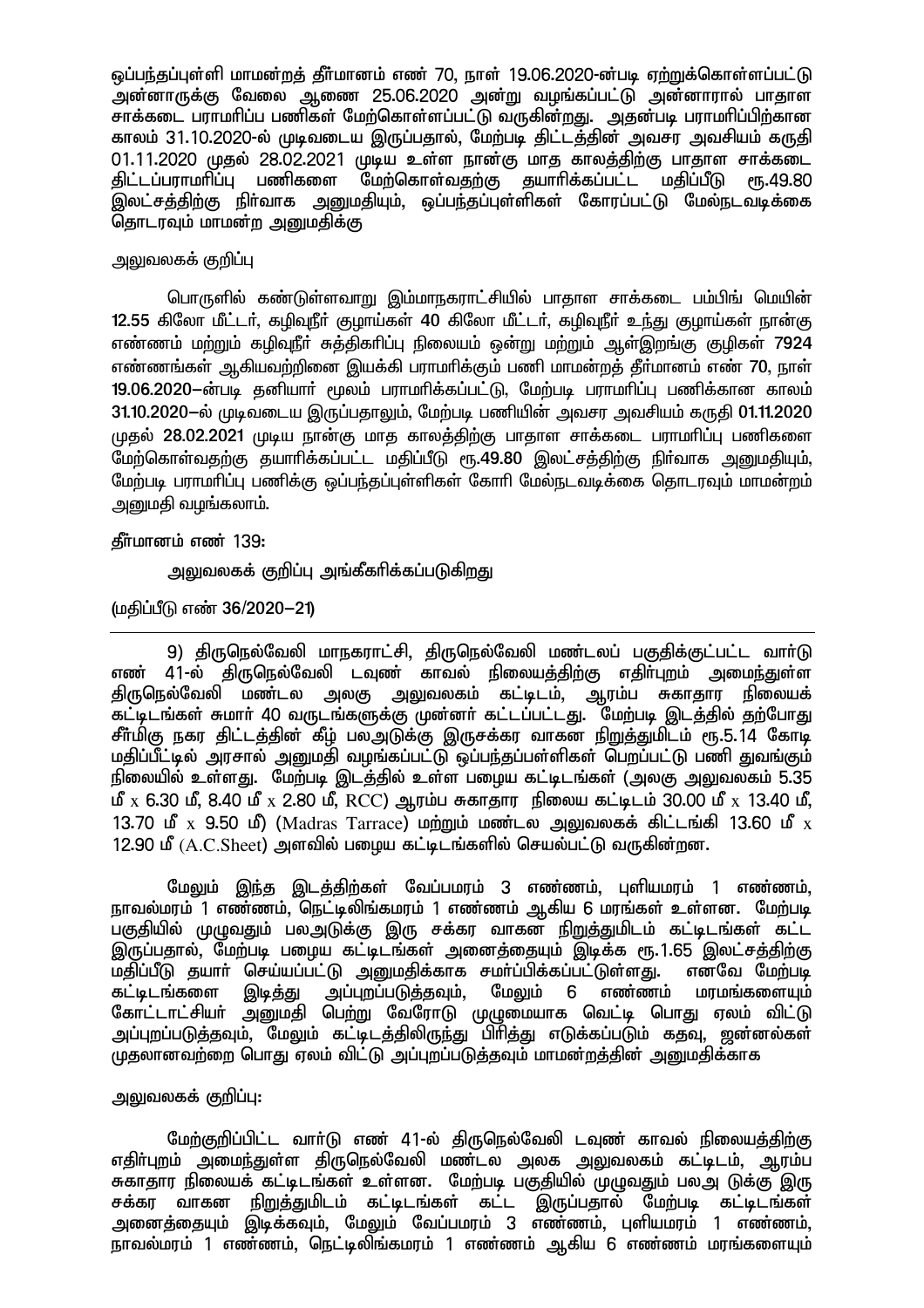கோட்டாட்சியர் அனுமதி பெற்று வேரோடு முழுமையாக வெட்டி பொது ஏலம் விட்டு mg;Gwg;gLj;jTk; NkYk; fl;blj;jpypU;eJ gphpj;J vLf;fg;gLk; fjT> [d;dy;fs; முதலானவற்றை பொது ஏலம் விட்டு அப்புறப்படுத்தவும் மாமன்றம் அறுமதிக்கலாம்.

கீர்மானம் எண் $140:$ 

அலுவலகக் குறிப்பு அங்கீகரிக்கப்படுகிறது

(ம.எண் 63/2020-201-கிலி)

10) திருநெல்வேலி மாநகராட்சி, மேலப்பாளையம் மண்டலம் எல்கைக்குட்பட்ட குலவணிகர்பூரம் கிராமம் மேலப்பாளையம் மண்டலம் நகரளவை வார்டு BP பிளாக் 38. .<br>நகரளவை எண் 05 (பழைய புல எண் 1074) <u>நத்த</u>ம் புறம்போக்கில் உள்ள 21050 ச.மீ .<br>நிலத்தில் 2564 ச.மீ. நிலத்தினை தமிழ்நாடு அரசு போக்குவரத்து கழகத்திற்கு நிலஉரிமை<br>மாற்றம் செய்கிட பாளையங்கோட்டை வட்டாட்சியாிடமிருந்து பொப்பட்டுள்ளகடிதம் செய்திட பாளையங்கோட்டை வட்டாட்சியாிடமிருந்து பெறப்பட்டுள்ளகடிதம் ந.க.எண் ஆ5/2117/2020, நாள் 06.10.2020 மாமன்றத்தின் பார்வைக்கும் அனுமதிக்கும் சமா்ப்பிக்கப்படுகிறது.

அலுவலகக் குறிப்பு

திருநெல்வேலி மாநகராட்சி, மேலப்பாளையம் மண்டலம் எல்கைக்குட்பட்ட குலவணிகர்புரம் கிராமம் மேலப்பாளையம் மண்டலம் நகரளவை வார்டு BP பிளாக் 38, நகரளவை எண் 05 (பழைய புல எண் 1074) நத்தம் புறம்போக்கில் உள்ள 21050 ச.மீ .<br>நிலத்தில் 2564 ச.மீ. நிலத்தினை தமிழ்நாடு அரசு போக்குவரத்து கழகத்திற்கு நிலஉரிமை மாற்றம் செய்திட மாமன்றம் அனுமதி வழங்கலாம்.

தீர்மானம் எண் $141:$ 

அலுவலகக் குறிப்பு அங்கீகரிக்கப்படுகிறது

(இ1/5548/2020-மே.பா.)

11) திருநெல்வேலி மாநகராட்சி, மேலப்பாளையம் மண்டலம் வார்டு எண் 29, சித்திக் நகர் பகுகியில் எற்கனவே அமைந்துள்ள 19 எண்ணம் மின்கம்பங்களில் 19 எண்ணம் 20 W LED தெருவிளக்குகள் பொருத்திட தமிழ்நாடு மின்வாரியத்திற்கு செலுத்த வேண்டிய உத்தேச செலவின தொகை ரூ.2,20,000/- (ரூபாய் இரண்டு லட்சத்து இருபதாயிரம் மட்டும்) மாமன்ற ஒப்புகலுக்கு

அலுவலகக் குறிப்பு:

மேலப்பாளையம் மண்டலம் சித்திக் நகர் பகுதியில் ஏற்கனவே அமைந்துள்ள 19 எண்ணம் மின்கம்பங்களில் 19 எண்ணம் 20  $\rm W$  LED விளக்குகள் பொருக்கிட மின்வாரியத்திற்கு செலுத்த வேண்டிய உத்தேச செலவின தொகை ரூ.2,20,000/- (ரூபாய் இரண்டு லட்சத்து இருபதாயிரம் மட்டும்)-க்கு மாமன்றம் ஒப்புதல் வழங்கலாம்.

கீர்மானம் எண் $142:$ 

அலுவலகக் குறிப்பு அங்கீகரிக்கப்படுகிறது

(ந.க.எண் இ1/4349/2020-மே.பா.)

12) திருநெல்வேலி மாநகராட்சி, மேலப்பாளையம் மண்டலம், வார்டு எண் 29, அமுதாபெட் நகர், மதீனா நகர் பகுதியில் ஏற்கனவே அமைந்துள்ள 9 எண்ணம் kpd;fk;gq;fspy; 9 vz;zk; 20 W LED njUtpsf;Ffs; nghUj;jpl jkpo;ehL மின்வாரியத்திற்கு செலுத்த வேண்டிய உத்தேச செலவினத் தொகை ரூ.1,50,000/- (ரூபாய் ஒரு லட்சத்து <u>ஐ</u>ம்பதாயிரம் மட்டும்) மாமன்ற ஒப்புதலுக்கு

அலுவலகக் குறிப்பு:

மேலப்பாளையம் மண்டலம், வாா்டு எண் 29, அமுதாபெட் நகா், மதீனா நகா் பகுதியில் 9 எண்ணம் மின்கம்பங்களில் 9 எண்ணம் 20  $\rm W$  LED விளக்குகள் பொ<u>றுத்</u>த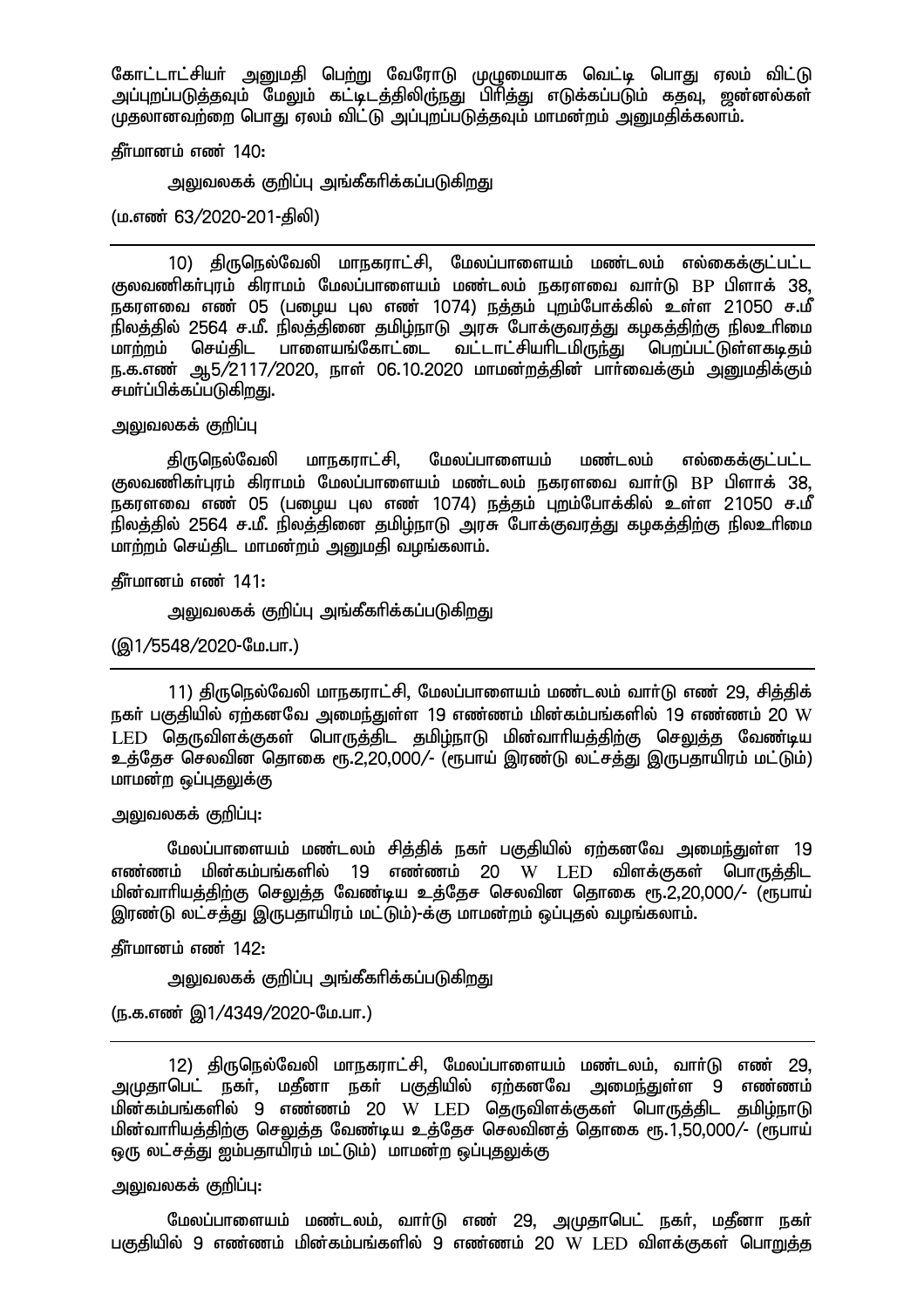ஆகும் உத்தேச செலவினத் தொகை ரூ.1,50,000/- (ரூபாய் ஒரு லட்சத்து ஐம்பதாயிரம் மட்டும்)-க்கு மாமன்றம் ஒப்புகல் வமங்கலாம்.

 $\frac{1}{2}$ ரிப்பானம் எண் $143$ :

அலுவலகக் குறிப்பு அங்கீகரிக்கப்படுகிறது

(ந.க.எண் இ1/4358/2020)

13) திருநெல்வேலி டவுண் நேதாஜி போஸ் மார்க்கெட் சீர்மிகு நகர திட்டத்தின் கீழ் ரூ.10.97 கோடி செலவில் புதிய கட்டுமான பணிகள் நடைபெற உள்ளதை முன்னிட்டு மேற்படி நேதாஜி போஸ் மாா்க்கெட்டில் இயங்கி வந்த கடைகள் அப்புறப்படுத்தப்பட்டு<br>தற்போது திருநெல்வேலிடவுண் மாவட்ட கல்வி அலுவலகத்திற்கு சொந்தமான தற்போது திருநெல்வேலிடவுண் மாவட்ட கல்வி அலுவலகத்திற்கு சொந்தமான <u>மைதானத்தில் திறந்த</u> வெளி கடைகள் 252 தற்காலிகமாக அமைக்கப்பட்டுள்ளது. மேற்கண்ட திறந்த வெளி கடைகளின் உரிமதாரர்களுக்கு தற்காலிகமான கடைகளுக்கு வாடகை நிர்ணயம் செய்வது தொடர்பாக 18.09.2020ம் தேதிய மாநகராட்சி அலுவலர்கள் <u>அ</u>டங்கிய குழுவினரின் கலந்தாய்வு கூட்ட நடவடிக்கையில் கீழ்க்கண்டவாறு மாத வாடகை நிர்ணயம் செய்யத் தீர்மானிக்கப்பட்ட<u>து</u>.

- 1)  $6 * 6 = 36$  சதுரடி அளவிலான தற்காலிக திறந்தவெளி 252 கடைகளுக்கு மாத ் வாடகையாக ரூ.600⁄– நிா்ணயிக்கவும்,<br>2) மேலும் நேதாஜி போஸ் மாா்கெட்
- போஸ் மார்கெட்டில் ஏற்கனவே குத்தகைக்கு விடப்பட்ட நபா்களுக்கே தற்போது மேற்படி தற்காலிக திறந்த வெளி கடைகள் ஒதுக்கீடு .<br>செய்யப்படுவகால், முன்வைப்பக் கொகை எகும் வசூலிக்க கேவையில்லை எனவம் கடை உரிமகாரா்களுக்கு கிறப்பு விழா நடக்கு 01.08.2020ம் கேகி முகல் மாக வாடகை வசூல் செய்யவும் குமு பரிந்துரைத்துள்ளது. மேற்படி குமுவின் பரிந்துரை மாமன்றத்தின் பார்வைக்கும், முடிவிற்கும் வைக்கப்படுகிறது.

அலுவலகக் குறிப்பு:

பொருளில் கண்டவாறு திருநெல்வேலி டவுண் மாவட்ட கல்வி அலுவலகத்திற்கு சொந்தமான மைதானத்தில் தற்காலிகமாக அமைக்கப்பட்டுள்ள 252 கிறந்தவெளி கடைகளுக்கு மாத வாடகையாக ரூ.600 நிர்ணயம் செய்யவும் மற்றும் நேதாஜி போஸ் மார்க்கெட்டில் ஏற்கனவே குத்தகைக்கு விடப்பட்ட நபர்களுக்கே தற்போது மேற்படி தற்காலிக கடைகள் ஒதுக்கீடு செய்யப்படுவதால் முன்வைப்புத் தொகை ஏதும் வசூலிக்க குறைவயில்லை எனவும் 01.08.2020ம் தேதி முதல் மாத வாடகை வசூல் செய்யவும் மாமன்றம் பாா்வையிட்டு முடிவு செய்யலாம்.

தீர்மானம் எண் 144:

அலுவலகக் குறிப்பு அங்கீகரிக்கப்படுகி<u>றது</u>

(ந.க.எண் அ1/125/2019-திலி)

14) திருநெல்வேலி மாநகராட்சி மேலப்பாளையம் மண்டலத்திற்குட்பட்ட கீழ்க்காணும்<br>எாக கிரு.லெட்சுமணபாண்டியன் குக்தகைதாரரால் முன்வைப்புத் கொகை பணிக்காக கிரு.லெட்சுமணபாண்டியன் குக்குகைகாரரால் முன்வைப்புக் தொகை செலுத்தப்பட்டுள்ளது. அதன் விபரம் பின்வருமாறு

| வ.  | பணி விபரம்                                            | தொகை                                    | வைப்புத் தொகை     |
|-----|-------------------------------------------------------|-----------------------------------------|-------------------|
| எண் |                                                       |                                         | பதிவேடு பதிவு     |
|     |                                                       |                                         | விபரம்            |
|     | டாக்டா் எம்.ஜி.ஆா்.பேரு <u>ந்</u> து<br>ரத்னா<br>பாரத | $e$ <sup>0</sup> .2,14,000 <sup>7</sup> | காலங்கடந்த        |
|     | தொலைக்காட்சி<br>நிலைய<br>அமைத்து                      |                                         | வைப்புத் தொகை     |
|     | விளம்பரம் செய்யும் உரிமம்<br>$(2016-19)$              |                                         | பதிவேடு<br>பக்கம் |
|     | முன்வைப்புத்<br>$\epsilon$ гђ. 1,07,000/-<br>தொகை     |                                         | எண் 8 (2015-16)   |
|     | கூடுதல் வைப்புத் தொகை + ரூ.1,07,000/-                 |                                         |                   |
|     | <u>மட்டும்</u>                                        |                                         |                   |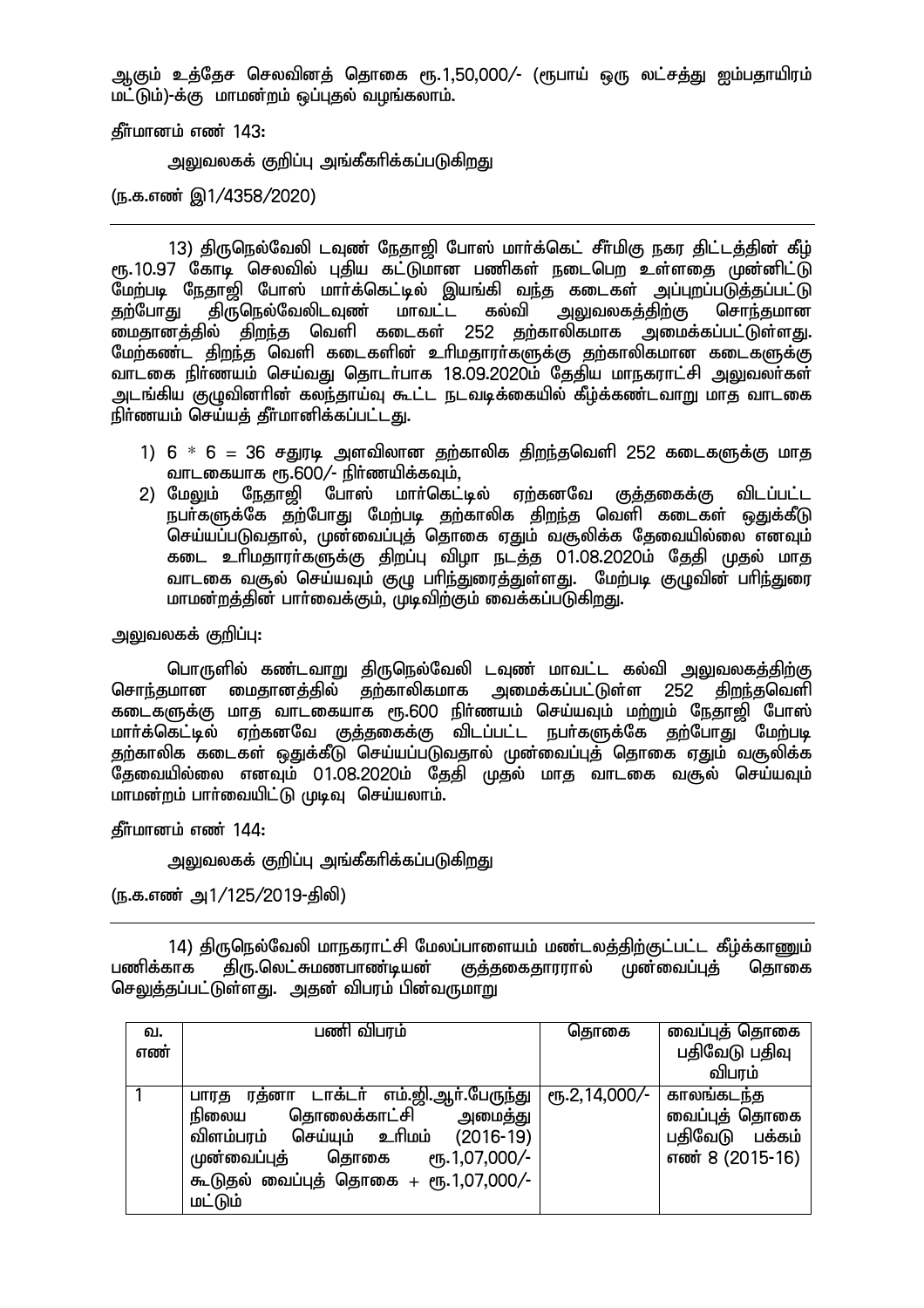மேற்கண்டவாறு செலுத்திய முன்வைப்புத் தொகையினை திரும்ப வழங்க<br>கோரியள்ளார். மேற்காணம் வைப்பக் கொகை காலங்கடந்க வைப்பக் கொகையாக கோரியுள்ளாா். மேற்காணும் வைப்பத் தொகை காலங்கடந்த வைப்புத் தொகையாக<br>ஸ.10000/-க்கும் அகிகமாக உள்ளகால் நகாாட்சி நிா்வாக நடைமுறை நால் விகி <u>நிர்வாக நடைமுறை ந</u>ூல் விதி  $7(10)(i)$ ( $ii$ )-ன்படி காலங்கடந்த வைப்புக் தொகை ரூ.2,14,000/-ஐ திரு.லெட்சுமணபாண்டியன் குத்தகைதாரருக்கு திரும்ப வழங்க மாமன்றத்தின் அனுமதிக்கு

## அலுவலகக் குறிப்பு:

பொருளில் கண்டுள்ளபடி கிருநெல்வேலி மாநகராட்சி மேலப்பாளையம் மண்டலததிற்குட்பட்ட பேருந்து நிலைய தொலைக்காட்சி அமைத்து விளம்பரம் செய்யும் <u>குத்த</u>கை வகைக்காக செலுத்திய வைப்புத் தொகை காலங்கடந்த வைப்புத் தொகையாக &.10000/-f;Fk; mjpfkhf cs;sjhy; efuhl;rp eph;thf eilKiw E}y; tpjp  $7(10)(i)(ii)$ -ன்படி காலங்கடந்த வைப்புத் தொகை திரு.லெட்சுமணபாண்டியன் குத்தகைதாரருக்கு திரும்ப வழங்க மாமன்றம் அனுமதிக்கலாம்.

#### <u>கீர்மானம் எண் 145:</u>

## அலுவலகக் குறிப்பு அங்கீகரிக்கப்படுகிறது

15) திருநெல்வேலி மாநகராட்சியில் சீர்மிகு நகர திட்டத்தின் கீழ் திருநெல்வேலி மாநகராட்சிப் பகுதிகளில் உள்ள அங்கன்வாடி கட்டிடங்களில் மேம்படுத்தும் (பகுதி -2) பணியினை ரூ.3.67 கோடி மதிப்பீட்டில் மேற்கொள்வதற்கு 16.09.2019 அன்று நடைபெற்ற 7வது சீா்மிகு நகர இயக்குநா்கள் கூட்டத்தில் வாிசை எண்.7-ல் தீா்மானிக்கப்பட்டதின் அடிப்படையிலும், நகராட்சி நிர்வாக ஆணையர், சென்னை அவர்களின் செயல்முறை அணை ந.க.எண்.14595/2018/IHSDP-3-3 நாள் 04.11.2019-ல் ரூ.3.67 கோடிக்கு நிர்வாக அனுமதி வழங்கப்பட்டதின்படியும், முதன்மை தலைமைப் பொறியாளா் நகராட்சி நிா்வாக<br>ஆணையா் அலுவலகம், சென்னை அவா்களின் செயல்முறை ஆணை ந.க.எண் அலுவலகம், சென்னை அவர்களின் செயல்முறை ஆணை ந.க.எண்  $28428/2019/DO2$  நாள் 09.01.2020-ல் தொழில் நுட்ப அனுமதி வழங்கப்பட்டதின்படியும் மேற்படி திட்டப் பணியினை மேற்கொள்வதற்கு, 25.02.2020, 31.03.2020 மற்றும் 13.07.2020<br>ஆகிய நாட்களில் ஒப்பந்தப்புள்ளிகள் கோரப்பட்ட நிலையில் மூன்று தேதிகளிலும் ஆகிய நாட்களில் ஒப்பந்தப்புள்ளிகள் கோரப்பட்ட நிலையில் மூன்று தேதிகளிலும் ஒப்பந்தப்புள்ளிகள் எதுவும் பெறப்படவில்லை. அதன்பின்னா் நான்காவது அழைப்பாக .<br>ஒப்பந்தப்புள்ளி அறிவிப்பு எண்: 2/2020-21/SCM -ன் படி அகில இந்திய அளவில் The New<br>Indian Express ஆங்கில நாளிதமிலும், மாநில அளவில் கினக்குந்தி குமிம் நாளிதமிலும் மாநில அளவில் கினக்கு்க்கி குமிம் நாளிகுமிலும் மற்றும் மாநில ஒப்பந்தப்புள்ளி செய்தி மலாிலும் 23.07.2020-ல் ஒப்பந்தப்புள்ளி அறிவிப்பு<br>பிரசுரம் செய்யப்பட்டதின்படி. மின்னணு மற்றும் மூடி முக்திரையிடப்பட்ட இரு உறை பிரசுரம் செய்யப்பட்டதின்படி. மின்னணு மற்றும் மூடி முத்திரையிடப்பட்ட இரு உறை<br>முறையிலான ஒப்பந்தப்புள்ளிகள் பெறுவதற்கு 26.08.2020-ல் ஒப்பந்தப்புள்ளி  $\tilde{\omega}$ ப்பந்தப்புள்ளிகள் பெறுவதற்கு 26.08.2020-ல் ஒப்பந்தப்புள்ளி கோரப்பட்டதில், மின்னணு முறையில் ஒப்பந்தப்புள்ளிகள் ஏதும் பெறப்படவில்லை. மூடி முத்திரையிடப்பட்ட இரு உறை முறையிலான ஒப்பந்தப்புள்ளிகள் (1) மெசா்ஸ்.ஜாா்ஜ் ் இன்றினியரிங் எண்டர்பிரைசஸ், திருநெல்வேலி மற்றும் (2) மெசர்ஸ்.M.J.Industries. திருநெல்வேலி ஆகிய இரண்டு நிறுவனங்களிடம் இருந்து ஒப்பந்தப்புள்ளிகள் பெறப்பட்டது. மேற்படி இரண்டு ஒப்பந்தப்புள்ளிகளின் தொழில்நுட்ப தகுதிகள் குறித்து ஒப்பந்தப்புள்ளி கூர்ந்தாய்வுக் குழுவால் 27.08.2020 -ல் திறக்கப்பட்டு பரிசீலனை செய்யப்பட்டதில் மெசா்ஸ்.M.J.Industries, திருநெல்வேலி நிறுவனத்தின் ஒப்பந்தப்புள்ளி தொழில் நுட்ப தகுதி<br>கொடா்பான வப்பந்கப்பள்ளி நிபந்களைகளை டா்க்கி செய்யாககால் வப்ப்நகப்பள்ளி ஒப்பந்தப்புள்ளி நிபந்தனைகளை பூர்த்தி செய்யாததால் ஒப்பநகுப்புள்ளி கூர்ந்தாய்வுக் குழு கூட்ட நடவடிக்கை நாள் 28.08.2020 ன்படி மேற்படி நிறுவனத்தின் ஒப்பந்தப்புள்ளி நிராகரிக்கப்பட்டது. மீதமுள்ள ஒரே ஒரு ஒப்பந்தப்புள்ளியான மெசர்ஸ்.ஜார்ஜ் .<br>இன்ஜினியாிங் எண்டா்பிரைசஸ், திருநெல்வேலி நிறுவனத்தின் ஒப்பந்தப்புள்ளி தொழில் நுட்ப தகுதி தொடர்பான நிபந்தனைகளை பூர்த்தி செய்தமையால் மேற்படி நிறுவனத்தின் ்விலை அட்டவணை மட்டும் 31.08.2020 ம் தேதியன்று திறக்கப்பட்டு ஒப்புநோக்கு பட்டியல் தயாா் செய்யப்பட்டு அதன் விபரம் வருமாறு:-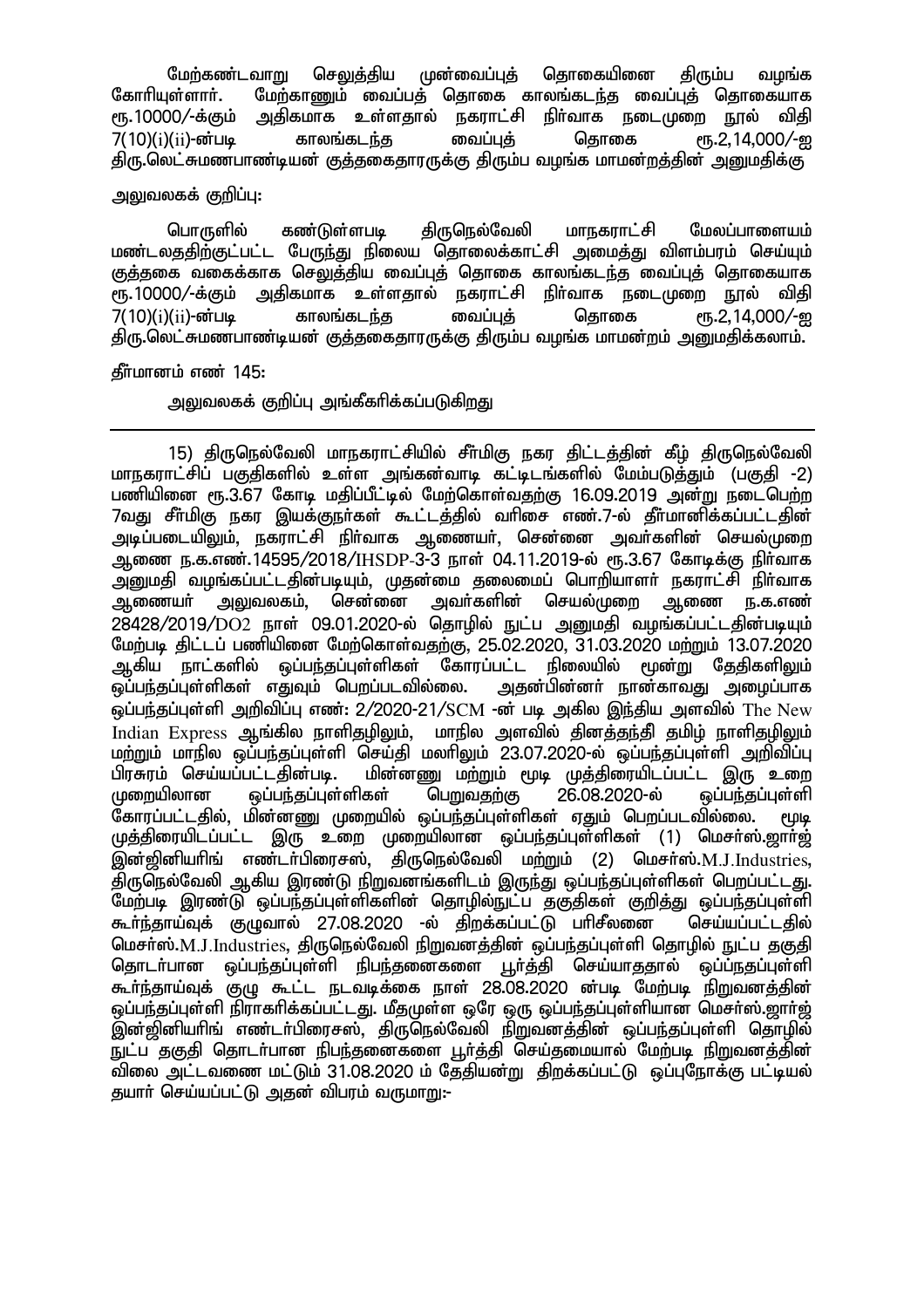| ഖ.  | பணியின் பெயர்                                                                                                                                                        | பணியின்           | மெசா்ஸ்.ஜாா்ஜ்                      |
|-----|----------------------------------------------------------------------------------------------------------------------------------------------------------------------|-------------------|-------------------------------------|
| எண் |                                                                                                                                                                      | ஒப்பந்த மதிப்பு   | இன்ஜினியரிங்                        |
|     |                                                                                                                                                                      |                   | எண்டர்பிரைசஸ்,                      |
|     |                                                                                                                                                                      |                   | திருநெல்வேலி                        |
|     |                                                                                                                                                                      |                   | நிறுவனத்தின்                        |
|     |                                                                                                                                                                      |                   | ஒப்பந்த மதிப்பு                     |
|     | கீழ்<br>சீர்மிகு<br>திட்டத்தின்<br>நகர<br>மாநகராட்சிப்<br>திருநெல்வேலி<br>பகுதிகளில் உள்ள<br>அங்கன்வாடி<br>கட்டிடங்களில் மேம்படுத்தும் பணிகள்<br>செய்தல். (பகுதி -2) | СПБ.3,46,22,740/- | СПБ.3,92,91,499/-                   |
|     |                                                                                                                                                                      |                   | 13.48%<br>மதிப்பீட்டை விட<br>அதிகம் |

மேற்படி மெசா்ஸ்.ஜாா்ஜ் இன்ஜினியாிங் எண்டா்பிரைசஸ், கிருநெல்வேலி நிறுவனத்தின் ஒப்பந்தப்புள்ளி மதிப்பீட்டை விட 13.48*%* கூடுதலான விலைவிகிதம்<br>கொடுக்துள்ளமையால், மேற்படி நிறுவனத்திடம் விலைக்குறைப்பு பேச்சு வார்த்தைக்கு கொடுத்துள்ளமையால், மேற்படி நிறுவனத்திடம் 31.08.2020ல் கடிதம் அனுப்பப்பட்டது. அதற்கு மேற்படி நிறுவனம் தனது 02.09.2020-ம் தேதிய கடிதத்தில் மேற்படி பணிக்கான தயாா் செய்யப்பட்ட மதிப்பீடு 2019-20 -ம் ஆண்டுக்கான விலை விகிதத்தின்படி தயாரிக்கப்பட்டுள்ளதாலும் தற்போது கட்டுமானப் .<br>பொருட்கள், எரிபொருள் மற்றும் போக்குவரத்து செலவினம் அதிகமாகி விட்டபடியாலும், மேலும் விலைக்குறைப்பு செய்ய இயலாது என <u>இறு</u>தியாகவும் முடிவாகவும் கொிவிக்குள்ளது.

மேற்படி நிறுவனத்தின், ஒப்பந்தப்புள்ளி மதிப்பு ரூ.3,92,91,499/- என்பது 2019-20-ம் வருடத்திய துறை விலை விகிதத்தின்படி மதிப்பீட்டை விட 13.48 $\%$  கூடுதலாக இருப்பதால் ஒப்பந்தப்புள்ளியை முடிவு செய்வது தொடர்பாக, 2020-21ம் வருடத்திய விலை விபர பட்டியல் ,<br>(Data -2020-21) -ഇ சென்னை நகராட்சி நிர்வாக ஆணையரகக்கில் ஒப்புகல் பெற்று மேல்நடவடிக்கை தொடர 04.09.2020ம் கேகிய ஓப்பந்தப்புள்ளி கூர்ந்தாய்வுக் குமு கூட்ட நடவடிக்கைகளில் முடிவு செய்து மாமன்றத் தீர்மானம் எண்.113 நாள் 04.09.2020 ல் ஒப்புதல் பெற்று நகராட்சி நிா்வாக ஆணையா் அலுவலகத்திற்கு பாிந்துரை செய்யப்பட்டது. அதன்படி<br>முதன்மை தலைமைப் பொறியாளா், நகராட்சி நிா்வாக ஆணையரகம் சென்னை. ்தலைமைப் பொறியாளர், நகராட்சி நிர்வாக அவர்களின் கடிதம் எண்.28428/2019/DO2 நாள் 25.09.2020ல் 2020-21ம் ஆண்டிற்கான  $\rm Data$  விற்கு ஒப்புதல் வழங்கியும், தமிழ்நாடு நகர்ப்புற உள்ளாட்சிகளுக்கான பொறியியல் .நடைமுறை நூல் தொகுப்பு 1 அத்தியாயம் 10 உட்பிரிவு 10.1.5 படி நடப்பு நிதியாண்டிற்கான<br>விலைவிகிதத்துடன் ஒப்பந்தக்காரரால் ஒப்பந்தப்புள்ளியில் கொடுத்துள்ள ஒப்பந்த விலைவிகிதக்குடன் ஒப்பந்தக்காரரால் ஒப்பந்தப்பள்ளியில் கொடுக்குள்ள ஒப்பந்த மதிப்புடன் ஒப்பிடுமாறு தெரிவிக்கப்பட்டுள்ளது. அதன்படி 2020-21ம் ஆண்டிற்கான விலை விக<u>ிதத்த</u>ுடன் ஒப்பந்தக்காரரால் ஒப்பந்தப்புள்ளியில் கொடுத்துள்ள ஒப்பந்த மதிப்புடன்<br>ஒப்பிடப்பட்டகில் மகிப்பீட்டை விட 4.89*% கூ*டுகலாக உள்ளகு. மேற்படி கிட்டப்பணி .<br>கூடுகலாக உள்ளகு, மேற்படி கிட்டப்பணி சீர்மிகு நகரத் திட்டத்தின் கீழ் மேற்கொள்ளப்பட இருப்பதாலும். திட்டப்பணியினை குறிப்பிட்ட காலகெடுவுக்குள் முடிக்க வேண்டிய அவசியம் கருதி தமிழ்நாடு நகா்ப்புற உள்ளாட்சிகளுக்கான பொறியியல் நடைமுறை நூல் தொகுப்பு-1 அத்தியாயம்-2, உட்பிரிவு  $2.7.2$  ன்படி ஒப்பந்தப்புள்ளி மதிப்பீட்டை விட 5 $\%$  வரை கூடுதலாக பெறப்படும் ஒப்பந்தப்புள்ளிகளை ஒப்புக் கொள்வதற்கு மாமன்றம் அனுமதிக்கலாம் என வழிவகை செய்யப்பட்டுள்ளதாலும், ஒப்பந்தக்காராின் ஒப்பந்த மதிப்பு ரூ.3,92,91,499/- என்பது 2019- $20$ ம் வருடத்திய துறை விலை விகிதத்தின்படி மதிப்பீட்டை விட 13.48 $\%$  கூடுதலாகவும்  $\,$ மா்மும் கா்போகைய 2020-21ம் வருடக்கிய விலைவிகிகக்கின்படி மகிப்பீட்டை விட 4.89 $\%$ அதிகமாக உள்ளகினை ஒப்புக்கொள்ளலாம் என 05.10.2020ம் தேகிய ஒப்பந்தப்புள்ளி கூர்ந்தாய்வுக் குழுவின் பரிந்துரைப்படி மாமன்ற அனுமதிக்கு.

#### அலுவலகக் குறிப்பு:

அ) திருநெல்வேலி மாநகராட்சியில் சீா்மிகு நகர திட்டத்தின் கீழ் திருநெல்வேலி மாநகராட்சிப் பகுதிகளில் உள்ள அங்கன்வாடி கட்டிடங்களில் மேம்படுத்தும் (பகுதி -2) பணிக்கு ஒப்பந்தப்புள்ளி மதிப்பு ரூ.3,92,91,499/- என்பது 2019-20-ம் வருடத்திய துறை